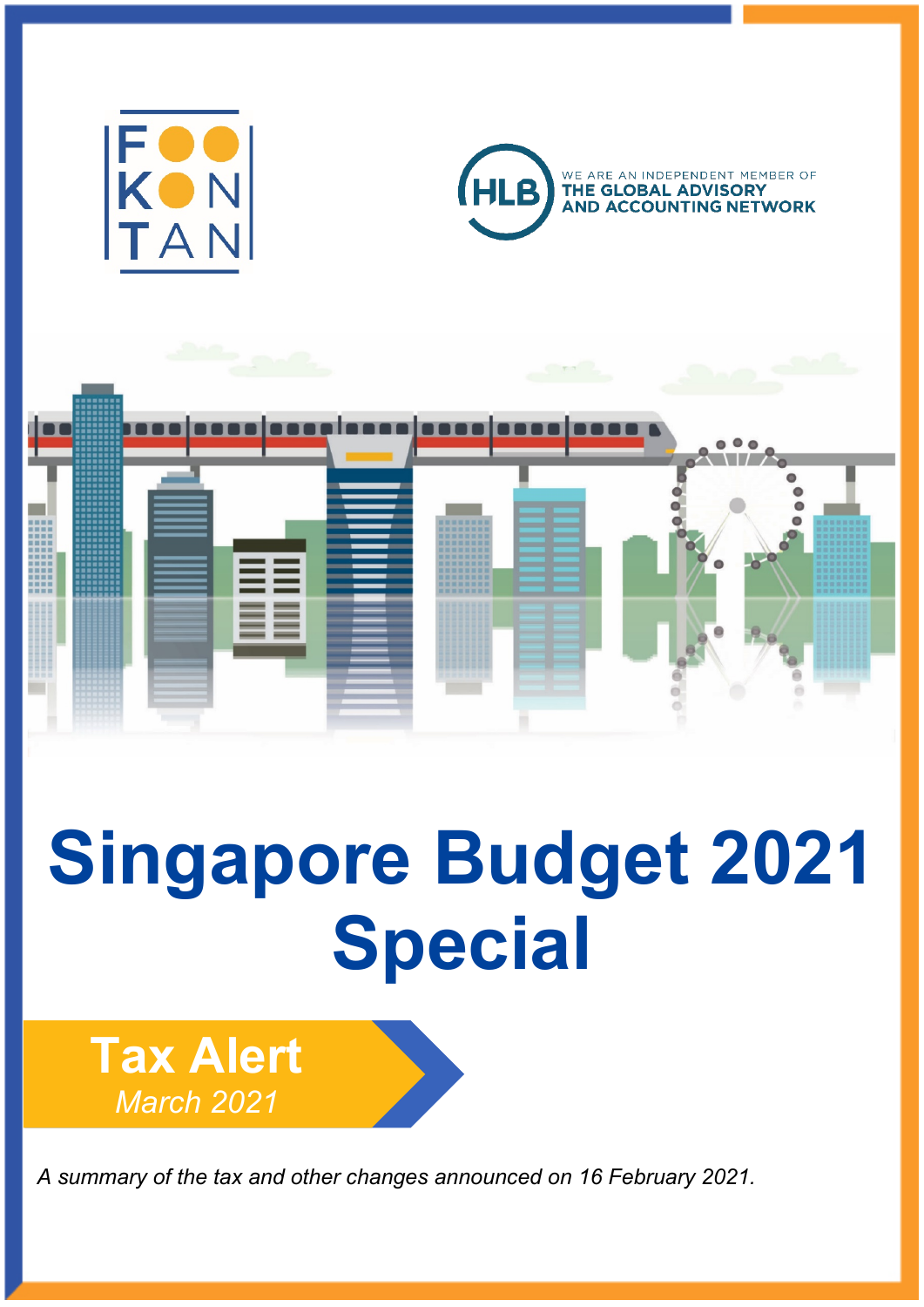## **Companies and Businesses**

### **1. Corporate tax rate**

No changes were made to the corporate tax rate which still remains at 17%.

### **2. Corporate income tax rebate ("CIT rebate")**

Year of Assessment ("YA") 2021

• No CIT rebate

### **3. Extending the YA 2020 enhancements to the carry-back relief scheme**

To continue providing support to businesses, the enhanced carry-back relief scheme will be extended to apply to qualifying deductions for YA 2021, with the same parameters (i.e. YA 2021 qualifying deductions may be carried back up to 3 immediate preceding YAs, capped at \$100,000 of qualifying deductions and subject to conditions).

### **4. Extending the option to accelerate the write-off of the cost of acquiring plant and machinery**

To continue providing support to businesses, the option to accelerate the write-off of the cost incurred in acquiring the asset will be extended to capital expenditure incurred on the acquisition of asset in the basis period for YA 2022, with the same parameters.

The rates of accelerated capital allowance allowed are as follows:

- (a) 75% of the cost incurred to be written off in the first year (i.e. YA 2022); and
- (b) 25% of the cost incurred to be written off in the second year (i.e. YA 2023).

If exercised, this option is irrevocable. No deferment of capital allowance claim is allowed under this option.

### **5. Extending the option to accelerate the deduction of expenses incurred on renovation and refurbishment ("R&R")**

To continue providing support to businesses, the option to claim R&R deduction in one year (i.e. accelerated R&R deduction) will be extended to qualifying R&R expenditure incurred during the basis period for YA 2022, with the same parameters.

The cap of \$300,000 for every relevant period of 3 consecutive YAs will still apply. If exercised, this option is irrevocable.

### **6. Enhancing the Double Tax Deduction for Internationalisation ("DTDi") scheme**

To continue supporting internationalisation efforts of businesses amid changes in the business environment, the scope of the DTDi scheme will be enhanced to cover the following specified expenses incurred in approved virtual trade fairs:-

- (a) Package fees charged by event organisers for virtual exhibition hall and booth access, collateral creation, business meeting/match sessions, pitches/product launches/speaking slots, webinar/conference, and post event analytics;
- (b) Third-party costs for design and production of digital collaterals and promotion materials for virtual fairs; and
- (c) Logistics costs incurred to send materials/samples overseas to potential clients met at virtual trade fairs

The list of qualifying expenses for overseas investment study trips will also be expanded to include logistics costs to transport materials/samples used during the investment trips.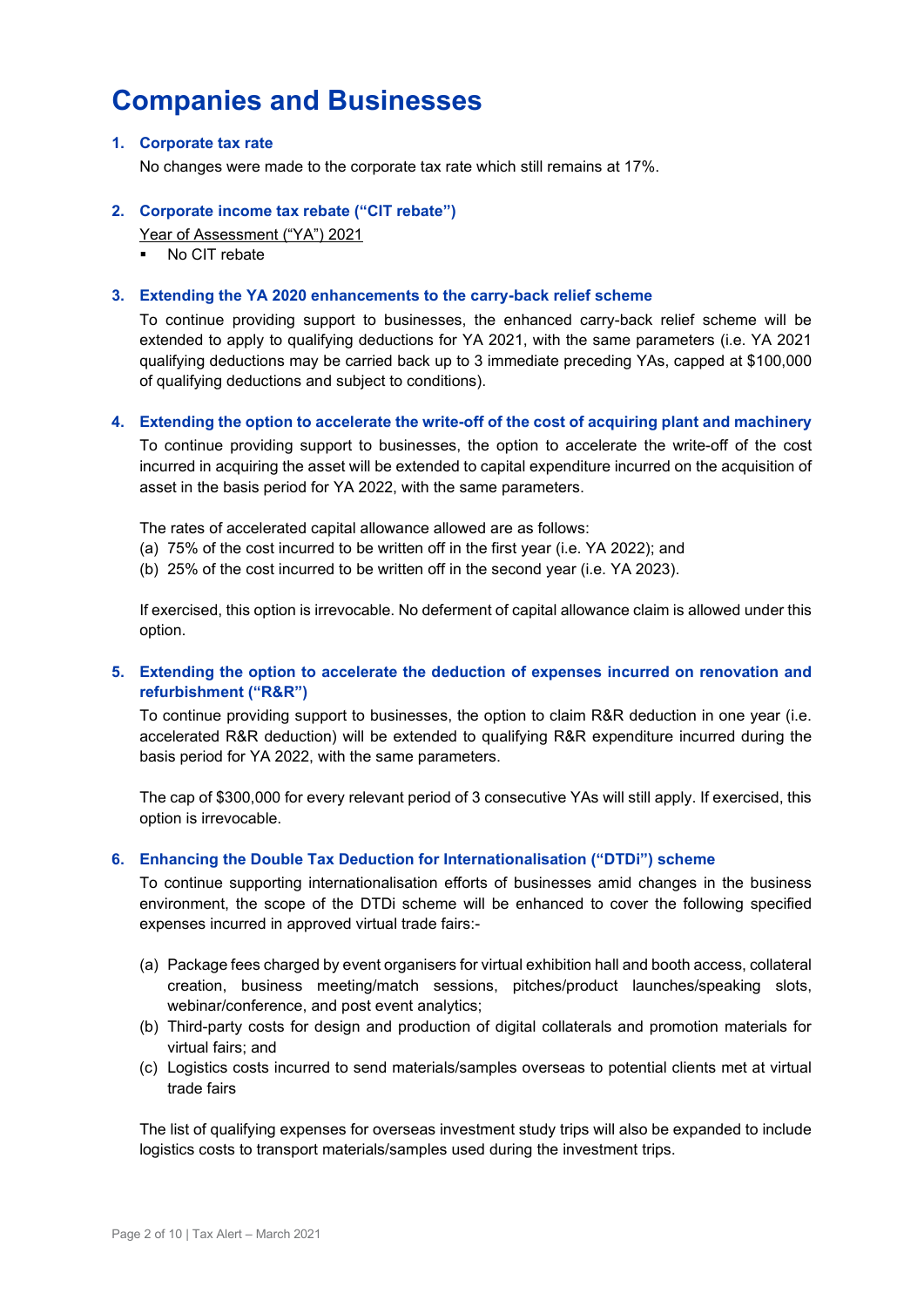In addition, the scope of qualifying activities which do not require prior approval from Enterprise Singapore or STB will be enhanced to cover the following additional activities, up to the current annual expense cap of \$150,000:

- (a) Product/service certification (primarily to increase buyer's acceptance in overseas market) approved by Enterprise Singapore;
- (b) Overseas advertising and promotional campaign;
- (c) Design of packaging for overseas markets;
- (d) Advertising in approved local trade publication; and
- (e) Participation in virtual trade fairs approved by Enterprise Singapore.

The above enhancements will take effect for qualifying expenses incurred on or after 17 February 2021. Enterprise Singapore will provide further details of the changes by 28 February 2021.

The DTDi scheme is scheduled to lapse after 31 December 2025.

### **7. Extending the Business and IPC Partnership Scheme ("BIPS")**

To continue supporting corporate volunteering, BIPS will be extended till 31 December 2023.

Businesses may claim 250% tax deduction on qualifying expenditure incurred from 1 July 2016 to 31 December 2023 when they send their employees to volunteer and provide services, including secondments, to Institutions of a Public Character ("IPCs").

The qualifying expenditure includes basic wages and other related expenditure incurred by the business that were necessary for the provision of services to the IPC (which must be incurred because of the volunteers' services; not be reimbursed by the IPC and not of private or capital in nature).

From 2 December 2019, qualifying businesses are also allowed to claim tax deduction on wages of part-time employees who volunteer with IPCs under BIPS. In addition, there is an option for businesses to claim tax deduction on wage expenditure based on fixed hourly rates in lieu of actual salary, at \$10 per hour for general volunteering and \$20 per hour for skills-based volunteering. Skills-based volunteering refers to services which necessitate a qualifying employee to apply workrelated expertise, as required by the IPC.

The qualifying expenditure is subject to a cap of \$250,000 per business per YA. A qualifying expenditure cap of \$50,000 is also imposed on each IPC per calendar year.

### **8. Extending the Not-for-Profit Organisation ("NPO") tax incentive**

To continue attracting NPOs to Singapore, the NPO tax incentive will be extended till 31 December 2027.

### **9. Allowing the Automation Support Package ("ASP") to lapse, but retaining the 100% Investment Allowance ("IA") scheme to support automation**

The ASP was introduced in Budget 2016 to support businesses to automate, drive productivity, and scale up. The ASP will lapse after 31 March 2021.

Schemes including the Enterprise Development Grant, IA scheme, and the Enterprise Financing Scheme will continue to be available to support businesses in their automation, productivity and scale-up efforts.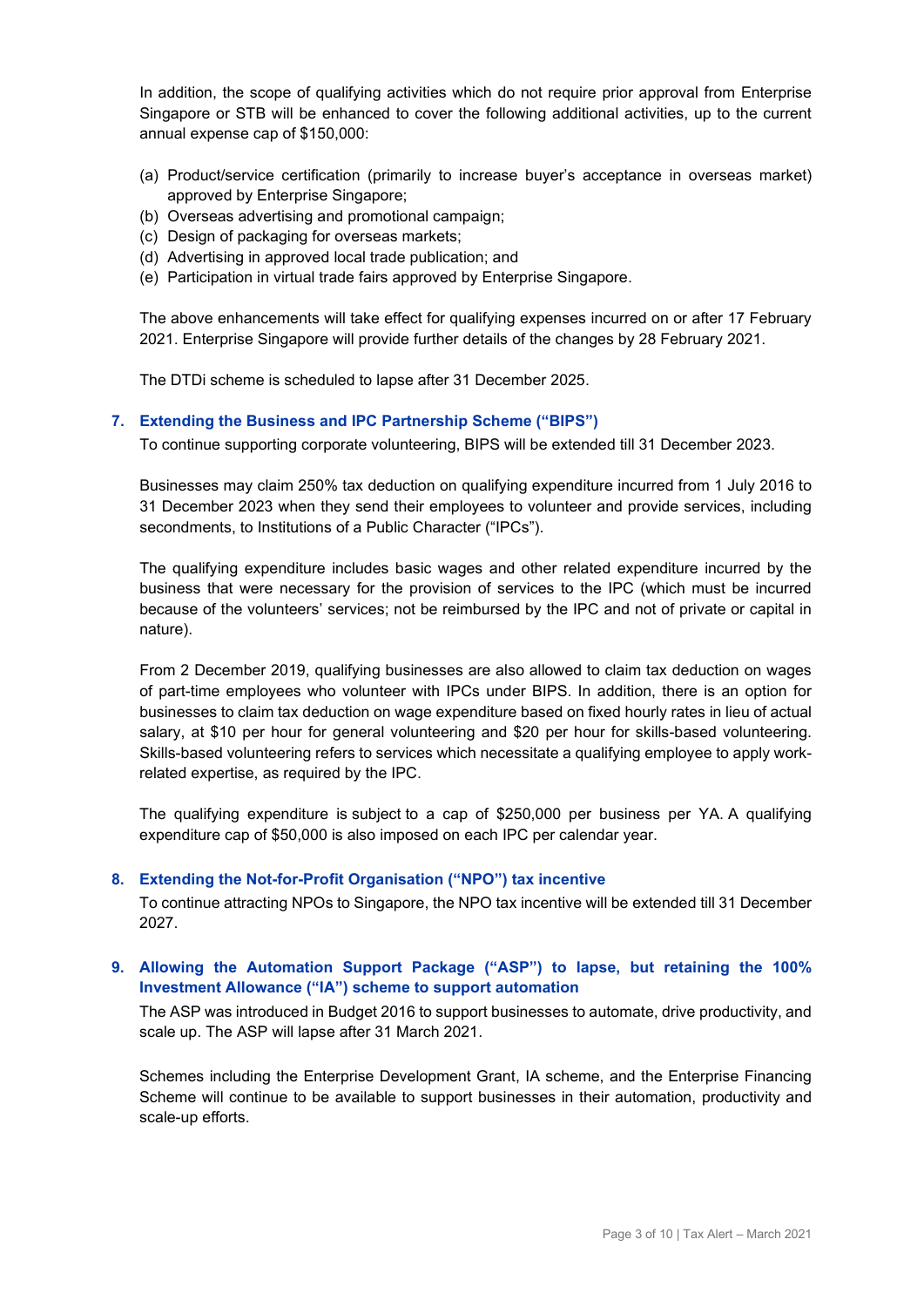The 100% IA scheme to support automation will be extended by two years, for automation projects approved by Enterprise Singapore from 1 April 2021 to 31 March 2023. All other conditions of the scheme remain the same.

### **10. Extending and enhancing the Investment Allowance (Energy Efficiency) ("IA-EE") scheme**

The scheme provides for investment allowance for EE improvement projects, subject to conditions.

The IA-EE scheme will be renamed the "Investment Allowance for Emissions Reduction" scheme, with the following revisions:

- (a) Expansion in the scope of qualifying projects to include projects involving a reduction of greenhouse gas emissions; and
- (b) Streamlined and updated eligibility conditions. These will apply to all projects (i.e. there will no longer be a distinction between data centres and non-data centres).

The revised conditions will apply to projects approved by EDB from 1 April 2021 to 31 December 2026 (both dates inclusive).

### **11. Withdrawing the Accelerated Depreciation Allowances for Highly Efficient Pollution Control Equipment ("ADA-PCE") scheme**

The ADA-PCE scheme was introduced in Budget 1996 to encourage businesses to purchase and install clean technologies to improve air quality in Singapore.

Under the scheme, a taxpayer who incurs capital expenditure to install qualifying highly efficient PCE can accelerate the write-off of the cost of acquiring such equipment over one year.

The ADA-PCE scheme will be withdrawn from 17 February 2021.

### **12. Extending the 250% Tax Deduction for Qualifying Donations**

Donors are eligible for a 250% tax deduction for qualifying donations made to IPCs and other qualifying recipients from 1 January 2016 to 31 December 2021.

To continue encouraging Singaporeans to give back to the community, the 250% tax deduction will be extended to cover qualifying donations made from 1 January 2022 to 31 December 2023. All other conditions of the scheme will remain the same.

### **13. Extending and refining the double tax deduction ("DTD") for qualifying upfront cost attributable to retail bonds issued under MAS' Seasoning Framework and Exempt Bond Issuer Framework**

To promote rated retail bond issuances, the DTD scheme will be extended for qualifying upfront cost incurred on or after 19 May 2021 that is attributable to rated retail bonds (instead of all retail bonds) issued during the period from 19 May 2021 to 31 December 2026 (both dates inclusive) under the Seasoning Framework and Exempt Bond Issuer Framework. The refinement of the DTD scheme seeks to provide investors with access to rated retail bonds.

All other conditions of the DTD scheme remain the same. The Monetary Authority of Singapore (MAS) will provide further details of the changes by 31 May 2021.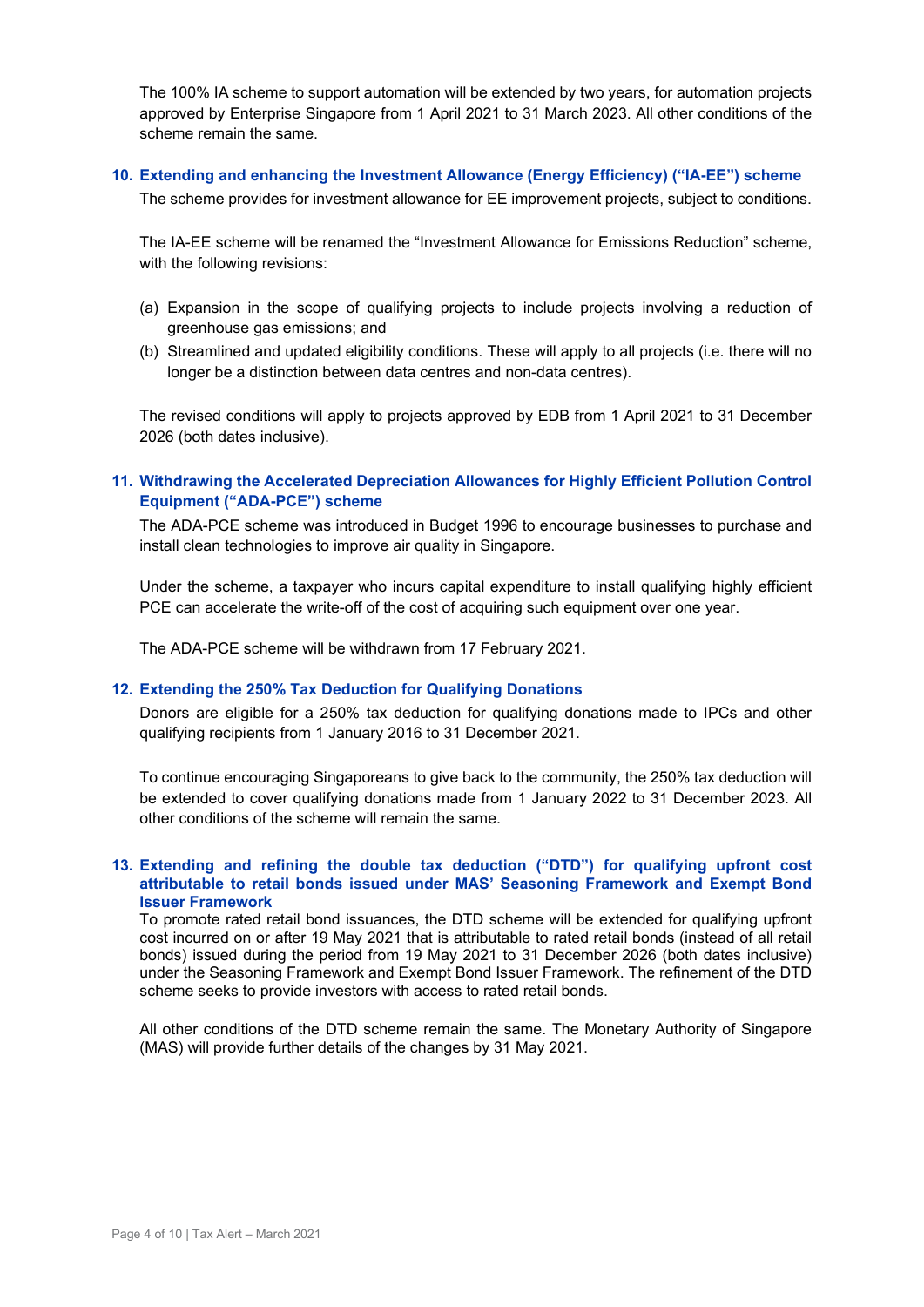- **14. Extending and rationalising the withholding tax ("WHT") exemptions for the financial sector** To support Singapore's value proposition and competitiveness of our financial sector, the following changes will be made:
	- (a) The existing WHT remission for interbank / interbranch transactions will be legislated as a WHT exemption with effect from 1 April 2021, along with a review date of 31 December 2031.

Under this WHT exemption, all section 12(6) payments made by banks in Singapore for the purpose of their trade or business, to their branches / head offices outside Singapore or other banks outside Singapore will be exempt from tax where such payments:

- (i) are made during the period from 1 April 2021 to 31 December 2023 (both dates inclusive) under a contract that takes effect before 1 April 2021; or
- (ii) are made under a contract that takes effect during the period from 1 April 2021 to 31 December 2023 (both dates inclusive). In such cases, the WHT exemption will apply to the entire duration of the contract, including payments that are made beyond 31 December 2031 under that contract.
- (b) The WHT exemption will be extended till 31 December 2026. All other conditions of the WHT exemption remain the same.

All Section 12(6) payments made to any non-resident person (excluding any Permanent Establishment ("PE") in Singapore) by the specified entities, for the purpose of the specified entities' trade or business, are exempt from tax where such payments:

- (i) are made during the period from 1 April 2011 to 31 December 2026 (both dates inclusive) under a contract that took effect before 1 April 2011; or
- (ii) are made under a contract that takes effect during the period from 1 April 2011 to 31 December 2026 (both dates inclusive). In such cases, the WHT exemption applies to the entire duration of the contract, including payments that are made beyond 31 December 2026 under that contract.
- (c) The WHT exemption will be extended until 31 December 2026. All other conditions of the WHT exemption remain the same.

Specified entities are not required to withhold tax on all Section 12(6) payments made to any PE in Singapore if the payments:

- (i) are made during the period from 17 February 2012 to 31 December 2026 (both dates inclusive) under a contract that took effect before 17 February 2012; or
- (ii) are made under a contract that takes effect during the period from 17 February 2012 to 31 December 2026 (both dates inclusive). In such cases, the specified entities do not need to withhold tax on all Section 12(6) payments that are made for the entire duration of the contract, including payments that are made beyond 31 December 2026 under that contract.

As per the existing tax treatment, the PEs in Singapore are required to declare the Section 12(6) payments that they received in their annual income tax returns and are assessed to tax on such payments (unless the payments are specifically exempt from tax).

The MAS will release further details of all changes by 31 May 2021.

### **15. Extending the WHT exemption on payments made for structured products**

To support Singapore's value proposition and competitiveness of our financial sector, the WHT exemption will be extended for another five years and will cover payments made under a contract that takes effect during the period from 1 January 2007 to 31 December 2026 (both dates inclusive).

All other conditions of the WHT exemption remain the same. The MAS will release further details of the changes by 31 May 2021.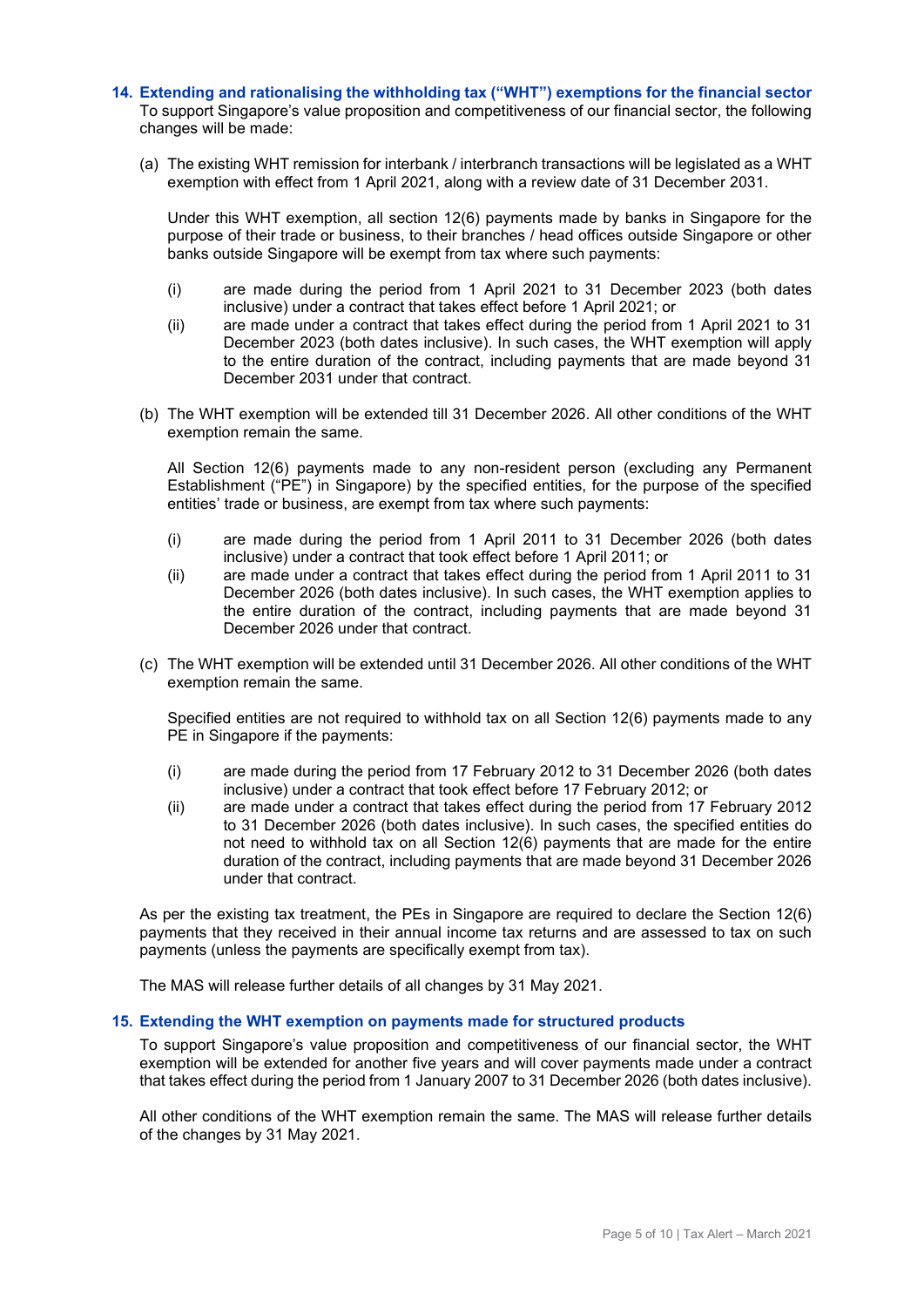### **16. Extending the WHT exemption on payments for over-the-counter ("OTC") financial derivatives**

The WHT exemption will be exempted for another five years until 31 December 2026.

All other conditions of the WHT exemption remain the same.

All payments on OTC financial derivatives made by a Singapore financial institution to any nonresident person (excluding any PE in Singapore) are exempt from WHT, where such payments:

- a) are made during the period from 20 May 2007 to 31 December 2026 (both dates inclusive) under a contract that took effect before 15 February 2007; or
- b) are made under a contract that takes effect during the period from 15 February 2007 to 31 December 2026 (both dates inclusive). In such cases, the WHT exemption applies to the entire duration of the OTC financial derivatives contract, including payments that are made beyond 31 December 2026 under that contract.

\_\_\_\_\_\_\_\_\_\_\_\_\_\_\_\_\_\_\_\_\_\_\_\_\_\_

The MAS will release further details of the changes by 31 May 2021.

\_\_\_\_\_\_\_\_\_\_\_\_\_\_\_\_\_\_\_\_\_\_\_\_\_\_\_\_\_\_\_\_\_

### **Individuals**

### **17. Personal income tax rates**

No changes have been proposed for the Personal Income Tax rates. There was also no Personal Income Tax rebate announced.

### **18. Household support package**

- \$200 additional one-off GST Voucher Cash Special Payment for all eligible Singaporeans
- \$120 \$200 in GST Voucher U-Save Special Payment for eligible HDB households
- Extended Service and Conservancy Charges ("S&CC") Rebate for all eligible households for another year, to offset between 1.5 to 3.5 months of charges
- \$200 additional one-off top-up per Singaporean child through CDA, Edusave, or PSEA, for families with children below the age of 21
- \$100 CDC Vouchers for each Singaporean household, to be used at participating heartland shops and hawker centres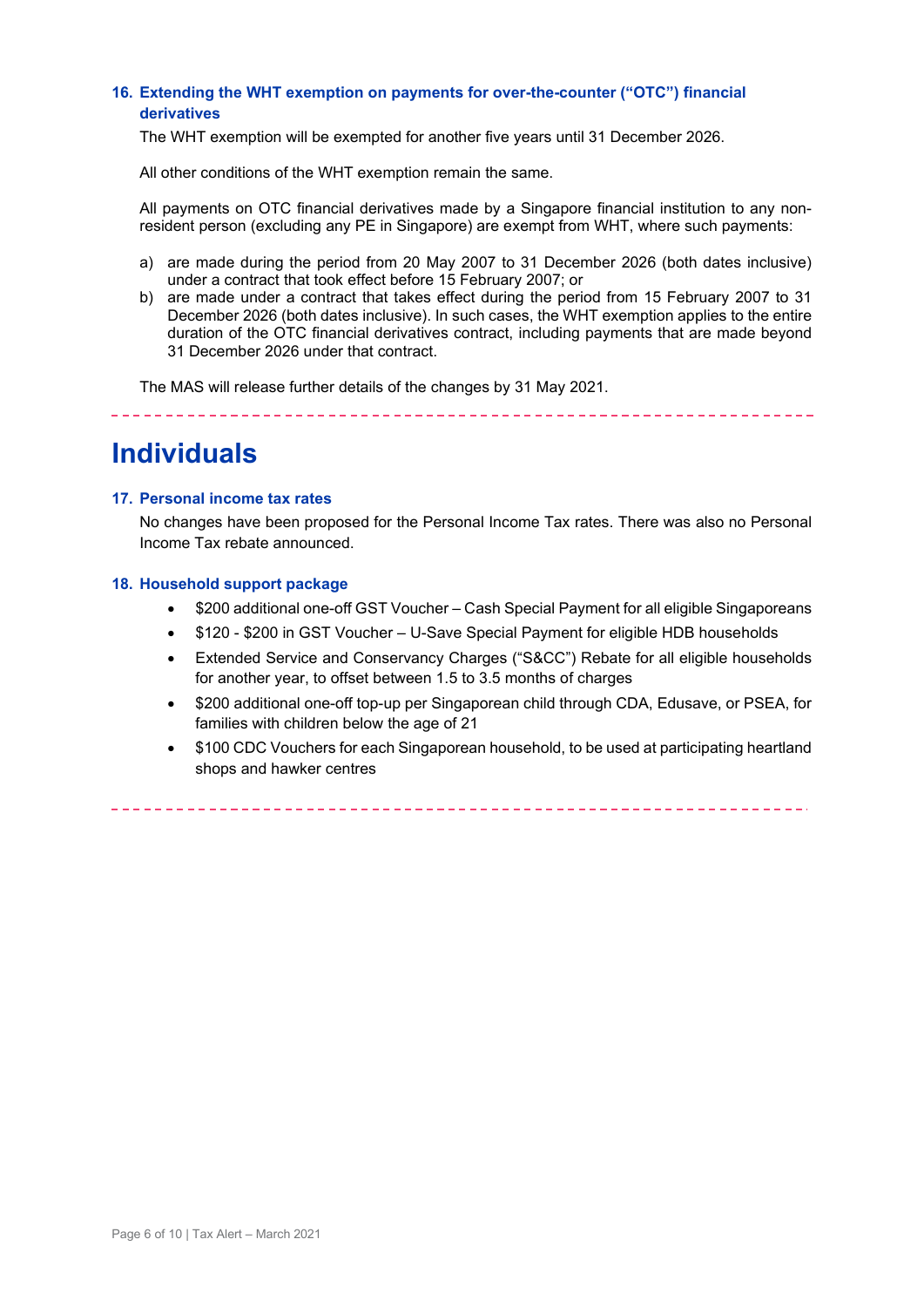### **Goods and Services Tax ("GST")**

### **19. GST rate hike**

The GST rate hike from 7% to 9% will not take place in 2021, but will take place some time during 2022 and 2025, and sooner rather than later, depending on the nation's economic outlook.

### **20. Extending the GST to goods imported via air or post that are valued up to (and including) the current GST import relief threshold of \$400 ("low-value goods")**

GST will be extended to low-value goods which are imported via air or post. This will be effected via the Overseas Vendor Registration and reverse charge regimes. GST is already and will continue to be collected on goods imported via land or sea, regardless of value.

This change will take effect from 1 January 2023. The IRAS will consult the affected industries before finalising the implementation details.

#### **21. Extending the GST to business-to consumer ("B2C") imported non-digital services**

GST will be extended to B2C imported non-digital services (such as live interaction with overseas providers of educational learning, fitness training, counselling and telemedicine). This will be effected via the Overseas Vendor Registration regime.

This change will take effect from 1 January 2023. The IRAS will consult the affected industries before finalising the implementation details.

- **22. Changing of the basis for determining whether zero-rating applies to a supply of media sales** The basis for determining whether zero-rating applies to a supply of media sales will be updated, to be based on the place where the customer (i.e. the contractual customer) and direct beneficiary of the service belong:
	- a) If the customer of the service belongs outside Singapore and the direct beneficiary either belongs outside Singapore or is GST-registered in Singapore, the media sales will be zerorated; and
	- b) If the customer belongs in Singapore, the media sales will be standard-rated.

This change will take effect for the supply of media sales on or after 1 January 2022.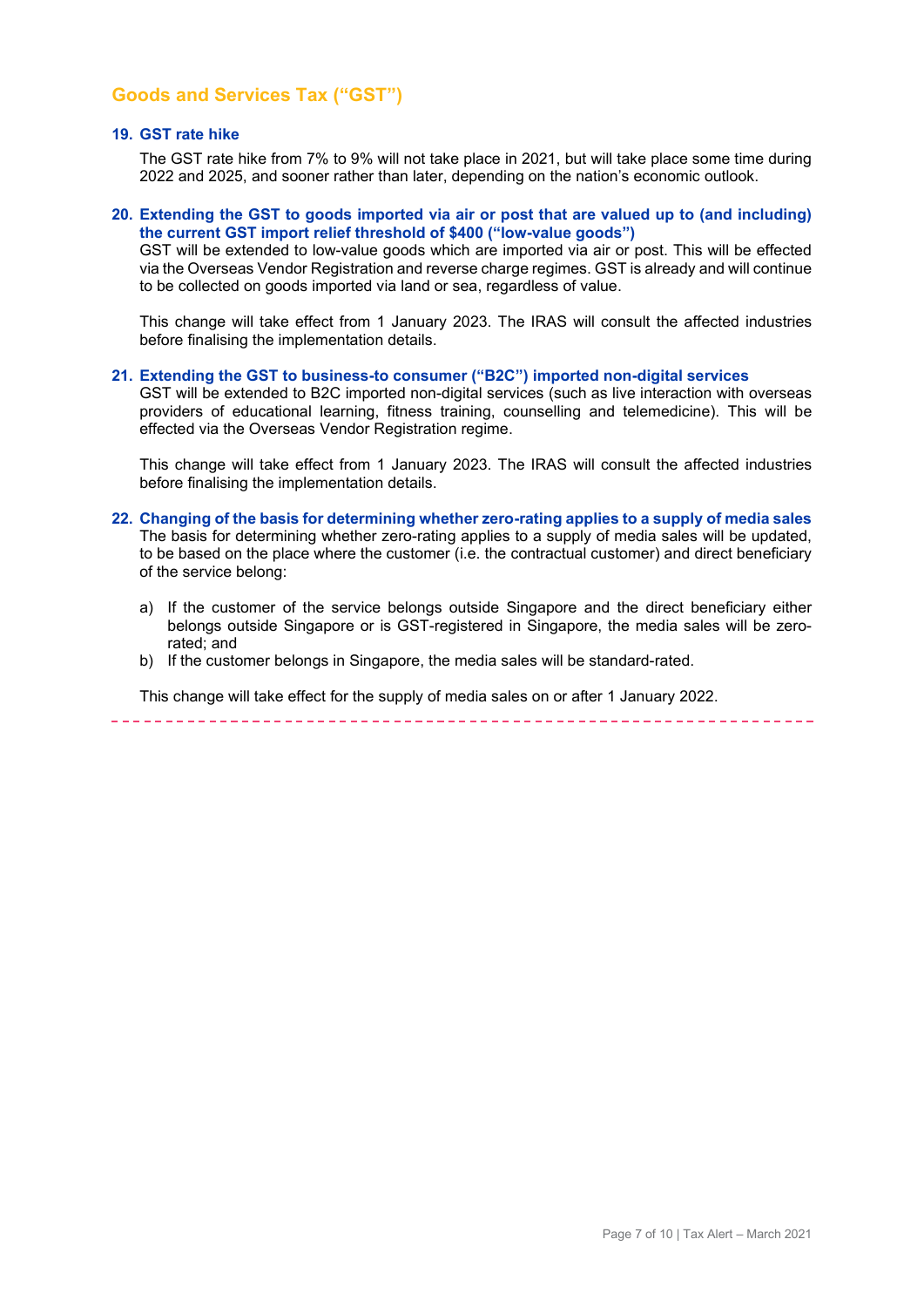### **Others**

### **23. Extending the Jobs Support Scheme ("JSS")**

JSS will be extended to the following:

- Tier 1 sectors (Aviation, Aerospace and Tourism) covering 30% for wages from April to June 2021, and 10% for wages paid from July to September 2021
- Tier 2 sectors (such as Retail, Arts and Culture, Food Services and Built Environment) covering 10% for wages paid from April to June 2021
- Firms in other sectors until March 2021

### **24. Extending the Wage Credit Scheme ("WCS")**

WCS is extended by one year to 2021, with the government co-funding ratio at 15% and the qualifying gross wage ceiling at \$5,000.

Gross monthly wage increases (at least \$50) previously given in 2019 and 2020 by the same employer will continue to be co-funded if they are sustained in 2020 and 2021.

### **25. Extending the Jobs Growth Incentive ("JGI")**

JGI will be extended by seven months. With this extension, eligible companies that hire locals between March 2021 and end-September 2021 will receive wage support as follows:

- For non-mature locals, up to 12 months based on 25% of the first \$5,000 of gross monthly income, from the month of hire.
- For mature workers (aged 40 & above), persons with disabilities and ex-offenders, up to 18 months (12 months previously) based on 50% of the first \$6,000 (\$5,000 previously) of gross monthly income. Eligible companies that had hired such locals between September 2020 and February 2021 will enjoy the enhanced support from March 2021.

### **26. Enhancing the Electric Vehicle ("EV") Early Adoption Incentive ("EEAI") and Road Tax Reduction for Electric Car**

Currently, motorists enjoy 45% rebate off the Additional Registration Fee ("ARF") for electric cars and taxis from January 2021 to December 2023 at a cap of \$20,000, with an ARF floor of \$5,000.

The proposed enhancement allows for motorists to enjoy 45% rebate off the ARF for electric cars and taxis from January 2022 to December 2023 at a cap of \$20,000, with an ARF floor of \$0.

### **27. Revising of petrol duty rates and transitional offset measures for vehicles using petrol** Petrol duty rates have been raised on 16 February 2021 as follows:

- (i) For premium petrol, the duty was raised by 15 cents per litre
- (ii) For intermediate petrol, the duty was raised by 10 cents per litre

To ease the transition to the revised petrol duty rates, a road tax rebate will be provided for petrol and petrol-hybrid vehicles at the following rates for one year:

- 15% for cars, including taxis and private hire cars ("PHCs");
- 60% for motorcycles; and
- 100% for commercial vehicles

The road tax rebate will be effective from 1 August 2021 to 31 July 2022.

On top of the 15% road tax rebate, active drivers of taxis and PHCs using petrol will receive an additional Petrol Duty Rebate of \$360 to be paid out over 4 months in view of their higher mileage.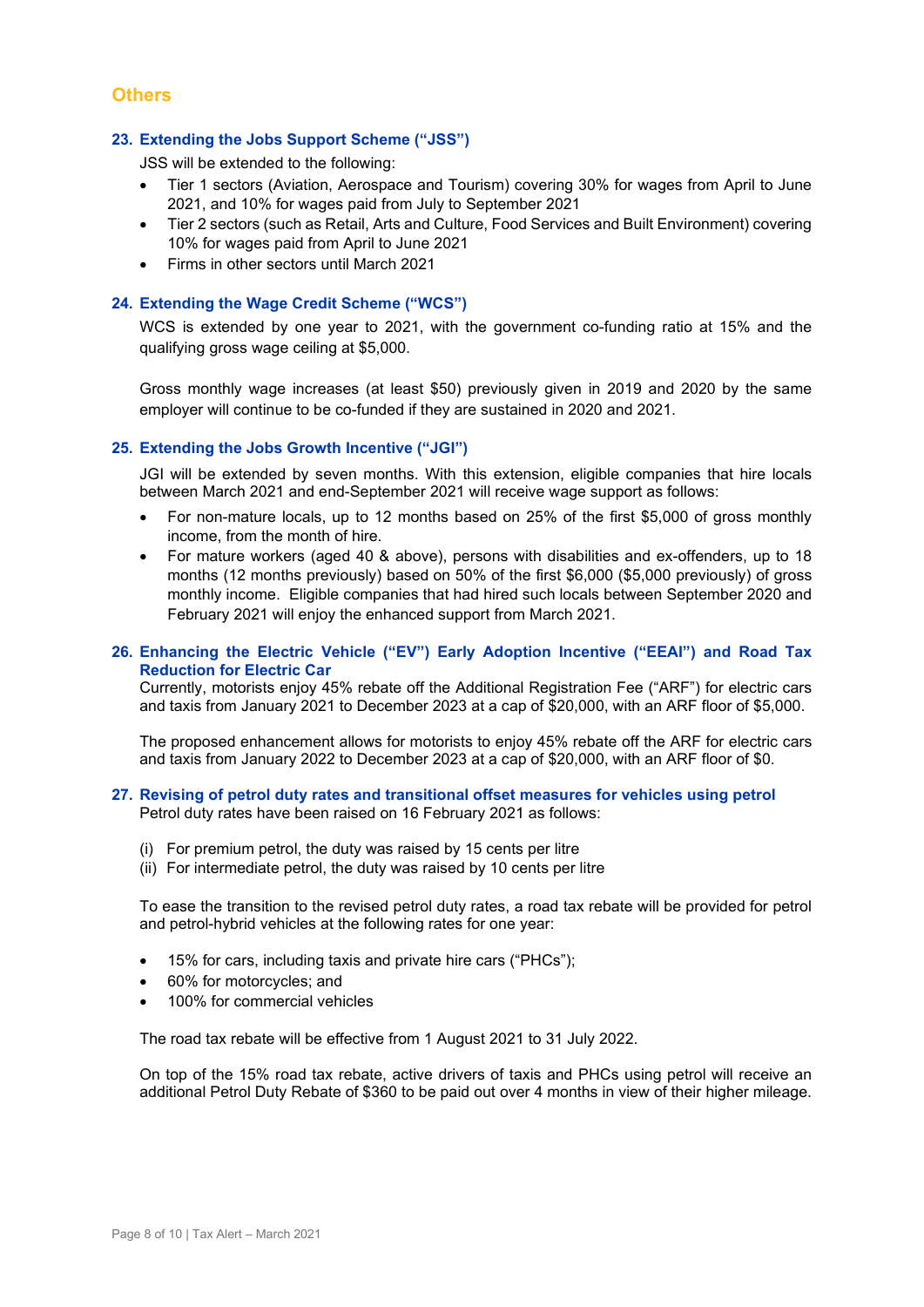On top of the 60% road tax rebate, individual owners of motorcycles using petrol, registered as at 16 February 2021, with the following engine capacity will receive an additional Petrol Duty Rebate:

- Petrol duty rebate of \$80 for engine capacity of motorcycle less than 200cc
- Petrol duty rebate of \$50 for engine capacity of motorcycle between 201 to 400cc

LTA will release further details on the additional Petrol Duty Rebates for taxi and PHC drivers, and individual motorcycle owners in April 2021.

### **28. Reducing the S Pass Sub-Dependency Ratio Ceiling ("DRC") and Foreign worker levy ("FWL") rates**

To encourage the manufacturing sector to develop a strong, highly skilled local core in their workforce and to moderate further the reliance on foreign workers, the S Pass sub-DRC will be reduced in two steps for the Manufacturing sector starting from 1 January 2022.

- Reduce the S Pass sub-DRC from 20% to 18% from 1 January 2022
- Further reduce the S Pass sub-DRC from 18% to 15% from 1 January 2023

Firms in the manufacturing sector that have exceeded the revised sub-DRC will not be able to hire or renew the S Passes of their foreign employees. However, they can retain excess S Pass holders until the expiry of the work passes to minimise business disruptions.

FWL rates will remain unchanged for all sectors. The earlier-announced FWL rate increase for the Marine Shipyard and Process sectors will be deferred for another year.